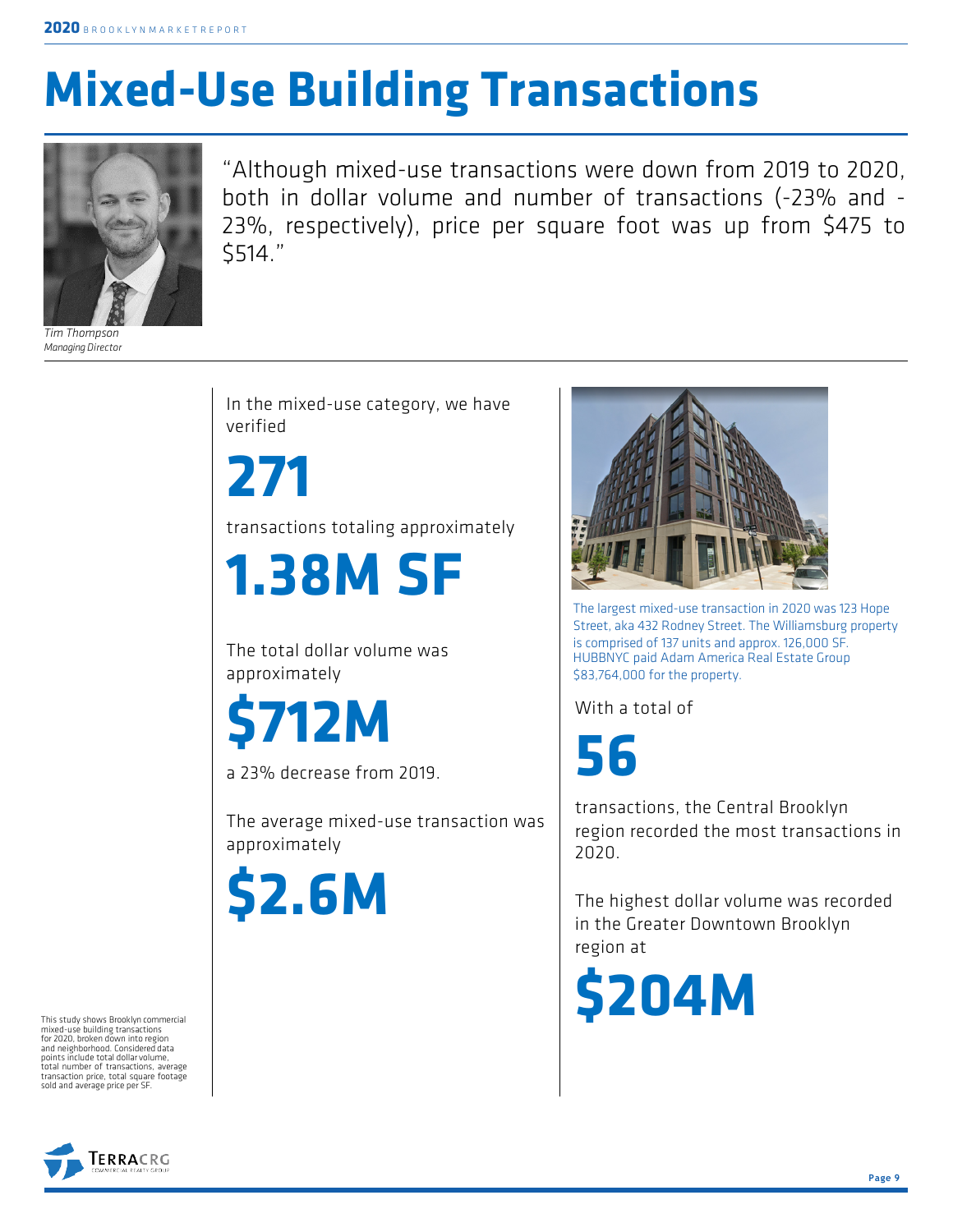| 2020 BROOKLYNMARKETREPORT |  |  |  |  |  |  |  |  |  |  |  |  |  |  |  |  |  |  |  |  |  |
|---------------------------|--|--|--|--|--|--|--|--|--|--|--|--|--|--|--|--|--|--|--|--|--|
|---------------------------|--|--|--|--|--|--|--|--|--|--|--|--|--|--|--|--|--|--|--|--|--|

| <b>Mixed-Use</b><br>Neighborhood |    | <b>Dollar Volume</b> | <b>Transactions</b> |                 | Avg. Price | <b>Total SF</b> |          | Avg P/SF | <b>Total units</b> |
|----------------------------------|----|----------------------|---------------------|-----------------|------------|-----------------|----------|----------|--------------------|
| Borough Park                     | \$ | 39,715,000           | $21 \frac{2}{3}$    |                 | 1,891,190  | 94,559 \$       |          | 420      | 66                 |
| East Flatbush                    | \$ | 27,920,391           | 15                  | - \$            | 1,861,359  | 93,285 \$       |          | 299      | 100                |
| Flatbush                         | \$ | 4,168,000            | $\mathbf{2}$        | \$              | 2,084,000  | 13,200 \$       |          | 316      | 12                 |
| Flatlands                        | \$ | 3,700,000            | 3                   | \$              | 1,233,333  | 13,592 \$       |          | 272      | 8                  |
| Kensington                       | \$ | 4,540,000            | 4                   | \$              | 1,135,000  | 13,308 \$       |          | 341      | $10\,$             |
| Lefferts Gardens                 | \$ | 8,898,250            | 5                   | \$              | 1,779,650  | 19,810 \$       |          | 449      | 23                 |
| Midwood                          | \$ | 6,293,000            | 5                   | \$              | 1,258,600  | 14,044 \$       |          | 448      | 13                 |
| Prospect Park South              | \$ | 1,650,000            | 1                   | \$              | 1,650,000  | 2,168 \$        |          | 761      | $\mathsf{2}$       |
| <b>Central</b>                   | \$ | 96,884,641           | 56                  | $\ddot{\bm{s}}$ | 1,730,083  | 263,966         | -\$      | 367      | 234                |
| Brownsville                      | \$ | 2,832,500            |                     | 2 <sup>5</sup>  | 1,416,250  | 13,395 \$       |          | 211      | 13                 |
| Canarsie                         | \$ | 625,000              | 1                   | \$              | 625,000    | 1,920 \$        |          | 326      | 3                  |
| <b>Cypress Hills</b>             | \$ | 1,300,000            | 1                   | \$              | 1,300,000  | $5,140$ \$      |          | 253      | 5                  |
| East NY                          | \$ | 5,540,000            | $7^{\circ}$         | $\zeta$         | 791,429    | 21,140 \$       |          | 262      | 18                 |
| <b>East</b>                      | \$ | 10,297,500           | 11                  | Ŝ               | 936,136    | 41,595          | Ŝ        | 248      | 39                 |
| Boerum Hill                      | \$ | 19,775,500           |                     | $6\frac{2}{3}$  | 3,295,917  | 23,751 \$       |          | 833      | 29                 |
| <b>Brooklyn Heights</b>          | \$ | 21,015,042           | 5                   | \$              | 4,203,008  | 30,950 \$       |          | 679      | 30                 |
| Carroll Gardens                  | \$ | 7,100,000            | 3                   | \$              | 2,366,667  | $13,616$ \$     |          | 521      | 12                 |
| <b>Clinton Hill</b>              | \$ | 55,890,888           | 1                   | \$              | 55,890,888 | 66,351 \$       |          | 842      | 75                 |
| Cobble Hill                      | \$ | 7,500,000            | 3                   | \$              | 2,500,000  | $8,330$ \$      |          | 900      | 11                 |
| Columbia Waterfront              | \$ | 5,157,250            | $\mathbf{2}$        | \$              | 2,578,625  | $9,211$ \$      |          | 560      | 10                 |
| Downtown                         | \$ | 10,000,000           |                     | 2 <sup>5</sup>  | 5,000,000  | 7,026 \$        |          | 1,423    | 9                  |
| <b>DUMBO</b>                     | \$ | 1,975,000            | 1                   | \$              | 1,975,000  | $2,560$ \$      |          | 771      | 3                  |
| <b>Fort Greene</b>               | \$ |                      | $\overline{2}$      | \$              |            | $5,642$ \$      |          | 832      | $\overline{7}$     |
|                                  | \$ | 4,695,000            |                     |                 | 2,347,500  |                 |          |          | 10                 |
| Gowanus                          |    | 6,590,000            | 3                   | \$              | 2,196,667  | $9,925$ \$      |          | 664      |                    |
| Park Slope                       | \$ | 41,067,420           | 10                  | \$              | 4,106,742  | 64,886 \$       |          | 633      | 78                 |
| Prospect Heights                 | \$ | 19,499,900           | $\overline{7}$      | \$              | 2,785,700  | 26,601 \$       |          | 733      | 30                 |
| <b>Red Hook</b>                  | \$ | 3,390,000            | $\overline{2}$      | \$              | 1,695,000  | 7,795 \$        |          | 435      | $\overline{7}$     |
| <b>Greater Downtown</b>          | \$ | 203,656,000          | 47                  | \$              | 4,333,106  | 276,644         | -\$      | 736      | 311                |
| East Williamsburg                | \$ | 42,595,600           | 16                  | \$              | 2,662,225  | 85,610 \$       |          | 498      | 93                 |
| Greenpoint                       | \$ | 16,470,000           | $\overline{7}$      | \$              | 2,352,857  | $31,216$ \$     |          | 528      | 34                 |
| Williamsburg                     | \$ | 113,131,981          | 10                  | \$              | 11,313,198 | 159,357 \$      |          | 710      | 168                |
| <b>North</b>                     | \$ | 172, 197, 581        | 33                  | \$              | 5,218,109  | 276,183         | <b>S</b> | 623      | 295                |
| Bedford Stuyvesant               | \$ | 32,205,000           | 17 <sup>2</sup>     | \$              | 1,894,412  | 76,386          | $\zeta$  | 422      | 76                 |
| <b>Bushwick</b>                  | \$ | 44,737,000           | 12                  | \$              | 3,728,083  | 83,971 \$       |          | 533      | 73                 |
| Crown Heights                    | \$ | 12,561,890           | $11 \frac{1}{2}$    |                 | 1,141,990  | 33,317 \$       |          | 377      | 40                 |
| Crown Heights South              | \$ | 3,210,000            | 3                   | \$              | 1,070,000  | 10,854 \$       |          | 296      | 9                  |
| Ocean Hill                       | \$ | 3,101,000            | 3                   | \$              | 1,033,667  | $9,960$ \$      |          | 311      | 8                  |
| <b>North-Central</b>             | \$ | 95,814,890           | 46                  | \$              | 2,082,932  | 214,488 \$      |          | 447      | 206                |
| <b>Brighton Beach</b>            | \$ | 9,274,500            |                     | $4\frac{1}{2}$  | 2,318,625  | 18,616 \$       |          | 498      | 13                 |
| Coney Island                     | \$ | 1,025,000            | 1                   | \$              | 1,025,000  | 3,405 \$        |          | 301      | 2                  |
| Gravesend                        | \$ | 19,142,450           | 15                  | \$              | 1,276,163  | 47,330\$        |          | 404      | 46                 |
| <b>Marine Park</b>               | \$ | 7,565,000            | 9                   | \$              | 840,556    | 26,657 \$       |          | 284      | 28                 |
| Sheepshead Bay                   | \$ | 12,052,225           | 9                   | \$              | 1,339,136  | 29,426 \$       |          | 410      | 28                 |
| <b>South</b>                     | \$ | 49,059,175           | 38 \$               |                 | 1,291,031  | 125,434 \$      |          | 391      | 117                |
| Bath Beach                       | \$ | 10,695,000           |                     | $6\sqrt{5}$     | 1,782,500  | 23,005 \$       |          | 465      | 23                 |
| <b>Bay Ridge</b>                 | \$ | 18,147,500           | 10                  | \$              | 1,814,750  | 44,283 \$       |          | 410      | 46                 |
| Bensonhurst                      | \$ | 13,102,000           | 8                   | \$              | 1,637,750  | 24,015 \$       |          | 546      | 24                 |
| Dyker Heights                    | \$ | 11,320,000           | 3                   | \$              | 3,773,333  | 25,602 \$       |          | 442      | 16                 |
| Fort Hamilton                    | \$ | 2,820,000            |                     | 2 <sup>5</sup>  | 1,410,000  | 7,258 \$        |          | 389      | 9                  |
| <b>Greenwood Heights</b>         | \$ | 10,100,000           |                     | 2 <sup>5</sup>  | 5,050,000  | 21,700 \$       |          | 465      | 29                 |
| Sunset Park                      | \$ | 10,800,000           | 6                   | \$              | 1,800,000  | 27,988 \$       |          | 386      | 34                 |
| <b>Windsor Terrace</b>           | \$ | 7,250,000            | 3                   | \$              | 2,416,667  | $12,173$ \$     |          | 596      | 12                 |
| <b>West</b>                      | Ś  | 84,234,500           | 40                  | \$              | 2,105,863  | 186,024 \$      |          | 453      | 193                |
|                                  |    |                      |                     |                 |            |                 |          |          |                    |
| Neighborhood                     |    | <b>Dollar Volume</b> | <b>Transactions</b> |                 | Avg. Price | <b>Total SF</b> |          | Avg P/SF | <b>Total units</b> |
| <b>Brooklyn Wide</b>             | \$ | 712, 144, 287        | $271$ \$            |                 | 2,627,839  | 1,384,334 \$    |          | 514      | 1,395              |
| TERRACRG                         |    |                      |                     |                 |            |                 |          |          |                    |